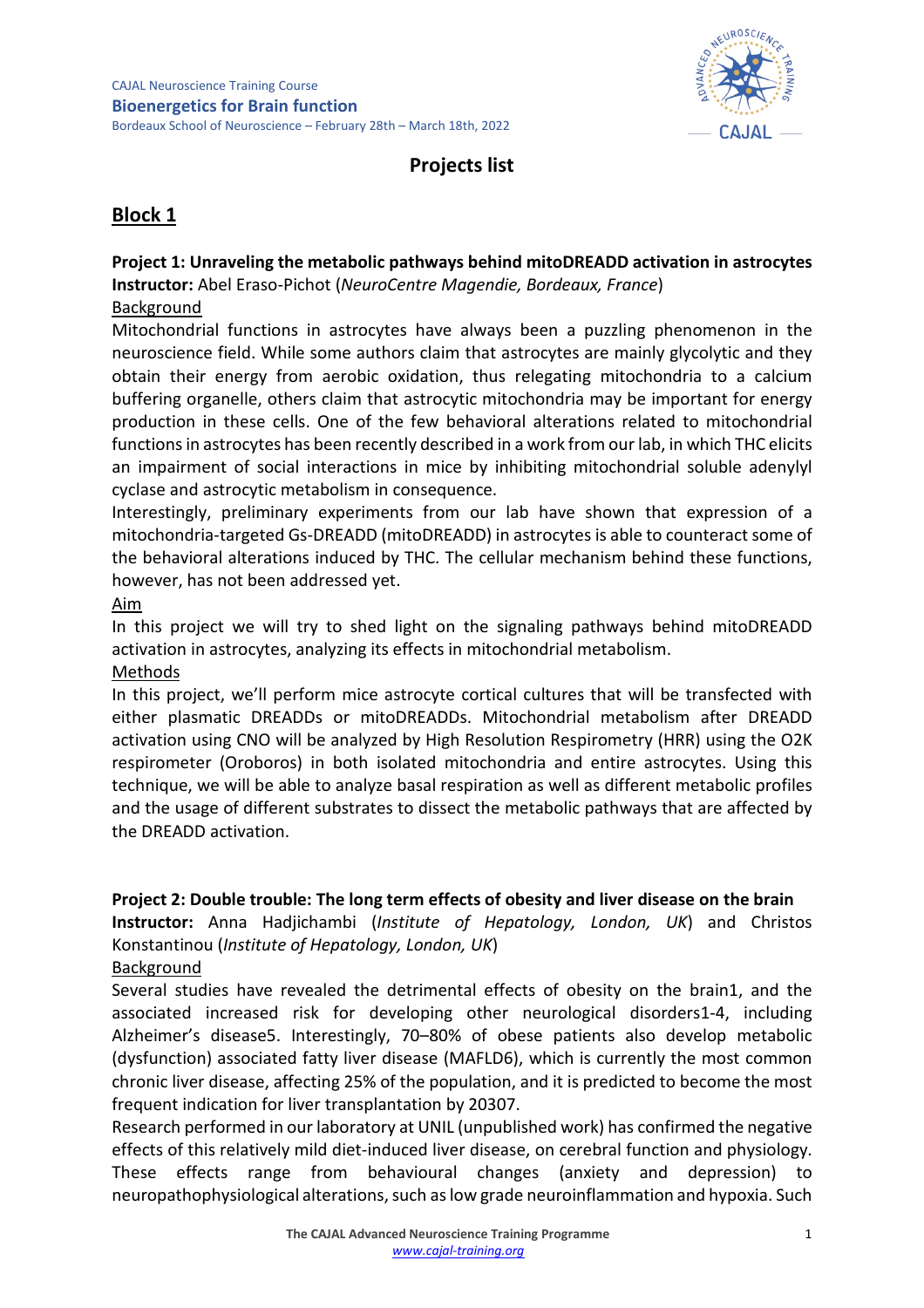

cerebral alterations might persist over many years in patients, slowly and silently damaging the brain and are expected to worsen as obesity remains and the liver disease progresses from MAFLD to steatohepatitis and eventually cirrhosis.

Aim

This project is designed to study the long-term effects of obesity and steatohepatitis on some aspects of behaviour, brain function and physiology.

### Methods

In order to address the above question, a mouse model of obesity and steatohepatitis (induced by 26 weeks of high fat, high fructose, high cholesterol diet [HF/HF/HCD]), and their analogous controls will be used.

The techniques applied will include:

1) Behavioural examination focusing on anxiety and memory

2) in vivo oxygen measurements and cerebrovascular reactivity assesments using an optic fiber oxygen sensor

3) in vivo brain activity evaluation using SPECT (https://bioemtech.com/%CE%B3-eye-2/).

The data obtained are expected to provide the first evidence on how obesity and associated liver disease can affect the brain in the long-term, and ultimately answer the crucial question of whether it is too late to save the brain after a lifetime of unhealthy eating.

### **Project 3: Short-term effect of cannabinoids on astrocytic glucose metabolism**

# **Instructor:** Ignacio Fernandez-Moncada (*NeuroCentre Magendie, Bordeaux, France*) Background

Glucose is the obligatory brain energy source that sustains its high energy demands. Astrocytes, the largest population of glia cells, play a critical role in distributing blood-borne glucose and its metabolic end-product, lactate, to promote neuronal activity and brain function. Recently, it has been shown that exposure to cannabinoids results in decreased glucose metabolism and impaired social behaviour after 24 hrs. Interestingly, cannabinoids are known to alter brain function in a time-dependent manner, but a similar effect on astroglial energy metabolism largely remain unknown.

### Aim

Determine the short-term effect of cannabinoids exposure on astroglial glucose metabolism by in-vitro and in-vivo approaches with genetically encoded fluorescent sensors for metabolites.

### Methods

- Genetically encoded fluorescent sensors for Glucose and Lactate
- Preparation of Mixed glia-neuron cultures and pure astrocytes cultures
- Protocols for expression of fluorescent sensors (viral and transfection protocols)
- Fluorescent FRET microscopy (in-vitro)
- Fiber photometry in freely behaving mice.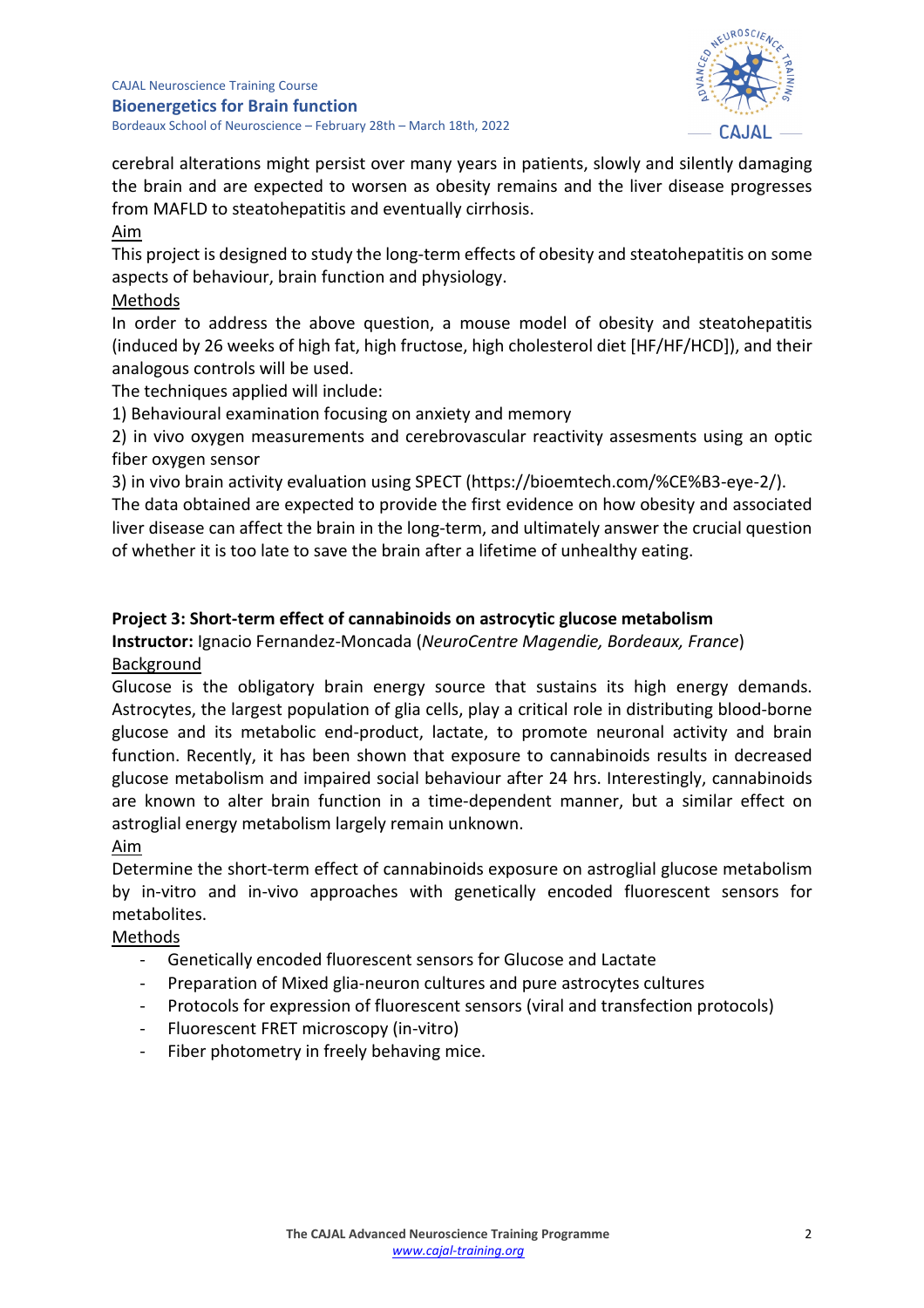

# **Project 4: Role of lactate on the synaptic transmission at the striato-pallidal synapse Instructor:** Jérôme Baufreton (*University of Bordeaux, France*)

#### Background

The basal ganglia (BG) are a group of subcortical nuclei involved in motor control, procedural learning and habit formation. The striatum is mainly composed of spiny projection GABAergic neurons (SPN) subdivided into two functionally-distinct pathways according to their projection targets. SPN of the direct pathway (dSPN) innervate monosynaptically the output of the BG, the substantia nigra pars reticulate (SNr), while the SPN of the indirect-pathway (iSPN) connect to the SNr via a polysynaptic fashion with the globus pallidus (GP) and the subthalamic nucleus. In this microcircuit, the GP stands out as this nucleus as the highest density of astrocytes, suggesting strong demand for energy supply for its normal operation. Furthermore, in Parkinson's disease, GP astrocytes become reactive indicating their dysfunction and a potential break-down in the energy balance in the GP. Moreover, several evidence suggests that astrocytes participate to synaptic transmission in several ways, including via glio-transmitters release and metabolites transfer to neurons.

#### Aim

Test the impact of lactate on striato-pallidal synaptic transmission

### Methods

We propose to study striato-pallidal (STR-GP) synaptic transmission using patch-clamp recordings in acute mouse brain slices and test if lactate modulates this transmission. To address the metabolic effect of lactate on STR-GP transmission, inhibitors of lactate transporters will be used. To test the signalling effect of lactate, which binds to GPCR GPR81, the action of selective antagonists of this receptor will be tested on STR-GP synaptic transmission. Training in electrophysiological data analysis will be provided to the students.

# **Project 5: Role of Lactate in the behavioural effects of acute cannabinoid administration**

**Instructor:** Luigi Bellocchio (*NeuroCentre Magendie, Bordeaux, France*)

### Background

l-Lactate as always been considered as merely a waste by-product of anaerobic glycolysis. Nowadays it is emerging as a crucial regulatory nexus for energy metabolism in the brain and signalling transduction in synaptic plasticity, memory processes, and drug addiction. In the brain, lactate is produced mainly by astrocytes and can act on neuronal cells through 2 different mechanisms. On one hand, it acts as a metabolic substrate, entering neurons via the MCT2 transporter, being converted into pyruvate and feeding the Krebs-cycle. On the other hand, lactate directly acts as signalling molecule, by activating a specific G-protein coupled receptor called GPR81. Indeed, perturbation of both of these mechanisms can cause several motor and cognitive deficits. Cannabinoids act in the brain trough CB1 receptor expressed in both neurons and astrocytes, where they are able to interfere with both synaptic and bioenergetics processes. In this scenario we have previously shown that long term cannabinoid receptor activation disrupts social behaviour via reducing lactate production in astrocytes. However, little is known about the role of lactate in the acute behavioural effects of cannabinoids (e.g. anxiety, motor and cognitive impairment). Aim

Since previous data from our lab show that acute cannabinoid treatment is able to increase lactate production by astrocytes, the goal of the proposed project is to study whether this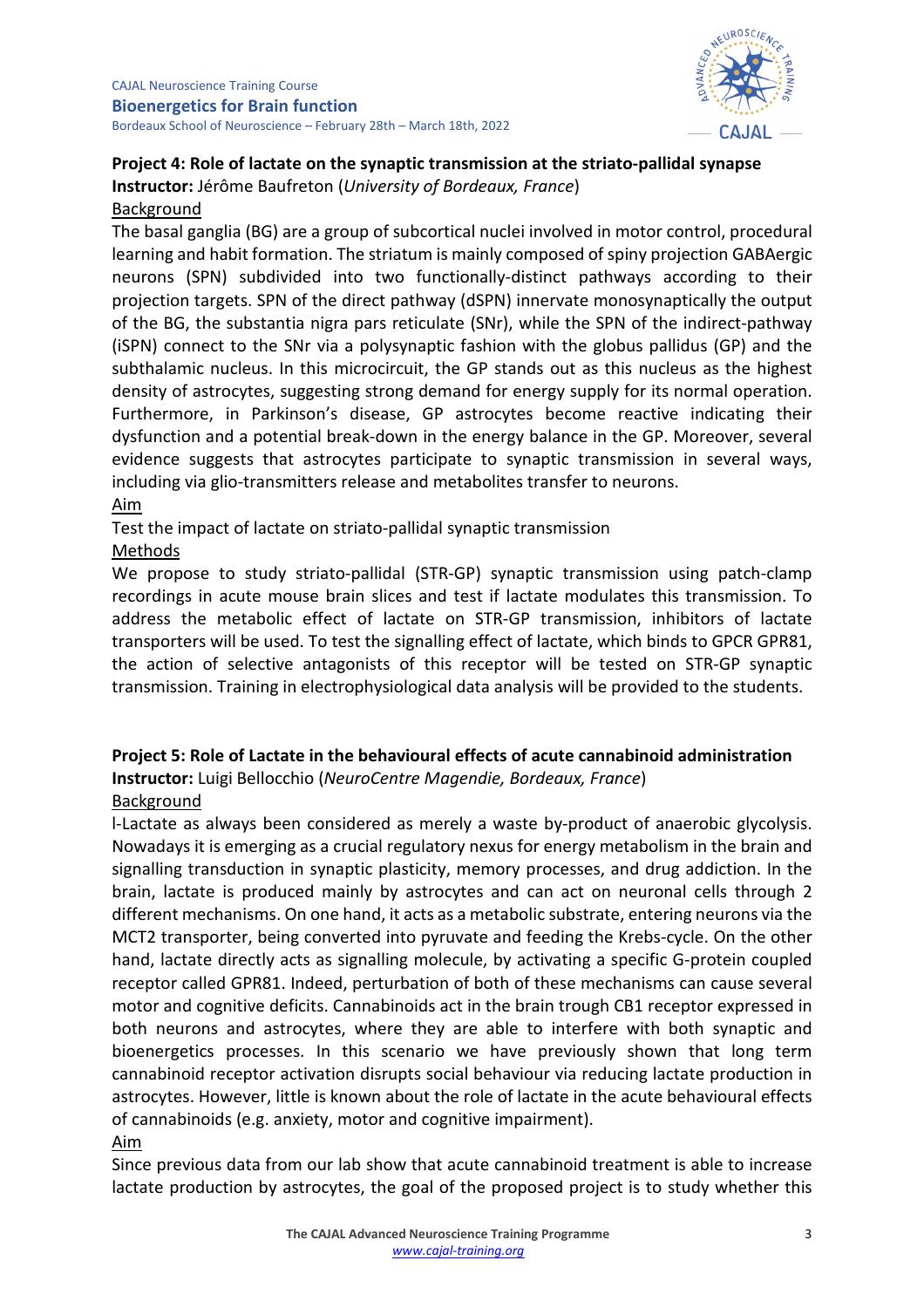

process might be the mechanism underlying the acute deleterious effects of cannabinoid compounds.

### Methods

Students will use mice that will receive systemic drug injections. They will perform 2 sets of experiments with 2 different aims:

1- Lactate production might be a protective mechanism against cannabinoids.

Students will administer lactate coupled to systemic application of cannabinoid compound. Mice will then go through some behavioural tasks which have been previously shown to be impacted by cannabinoids. Tests will include motor behaviour and coordination (locomotion, catalepsy, rotarod performance) as well as memory capacity (spatial in the object location and non-spatial in object recognition task).

2- Lactate production may be responsible for cannabinoids deleterious effects

Students will interfere with the action of lactate in the brain either by blocking the MCT2 or the GPR81. These pharmacological treatments will be coupled to systemic application of cannabinoid compound and mice will be tested as explained in the previous session.

### **Project 6: Impact of L-serine and Phosphorylated Pathway on astrocytic lactate**

**Instructor:** Rodrigo Lerchundi (*MIRCen, Paris, France*)

### Background

Brain metabolism is tightly linked to the production of amino acids. L-serine, the precursor of D-serine and Glycine, is poorly permeable trough the blood brain barrier and needs to be synthetized mostly by astrocytes through the Phosphorylated Pathway (pp). This pathway is coupled to glycolysis by using 3-Phosphoglycerate (3PG) as primary substrate and has been shown to be regulated by glycolysis. In addition, it has been reported that L-serine can bind and activate pyruvate kinase M2, an isoform highly expressed in proliferative and tumoral cells, but also found in astrocytes. As both pathway might influence each other, it seems reasonable that l-serine might potentiate the production and release of lactate from astrocytes. Despite these antecedents, how much the PP pathway influences brain lactate metabolism is not well understood.

#### Aim

This mini-project intends to give a hint to this question by evaluating changes in brain pyruvate and lactate under exposure to L-serine and manipulating pharmacologically the PP pathway.

### Methods

Imaging of astrocytic lactate and pyruvate in primary culture of astrocytes using the FRET-based sensor Laconic and Pyronic .

• Quantification of extracellular lactate in brain slices and in vivo using enzymatic microelectrodes sensitive to lactate.

• Measurement of extracellular D-serine in brain slices using enzymatic microelectrodes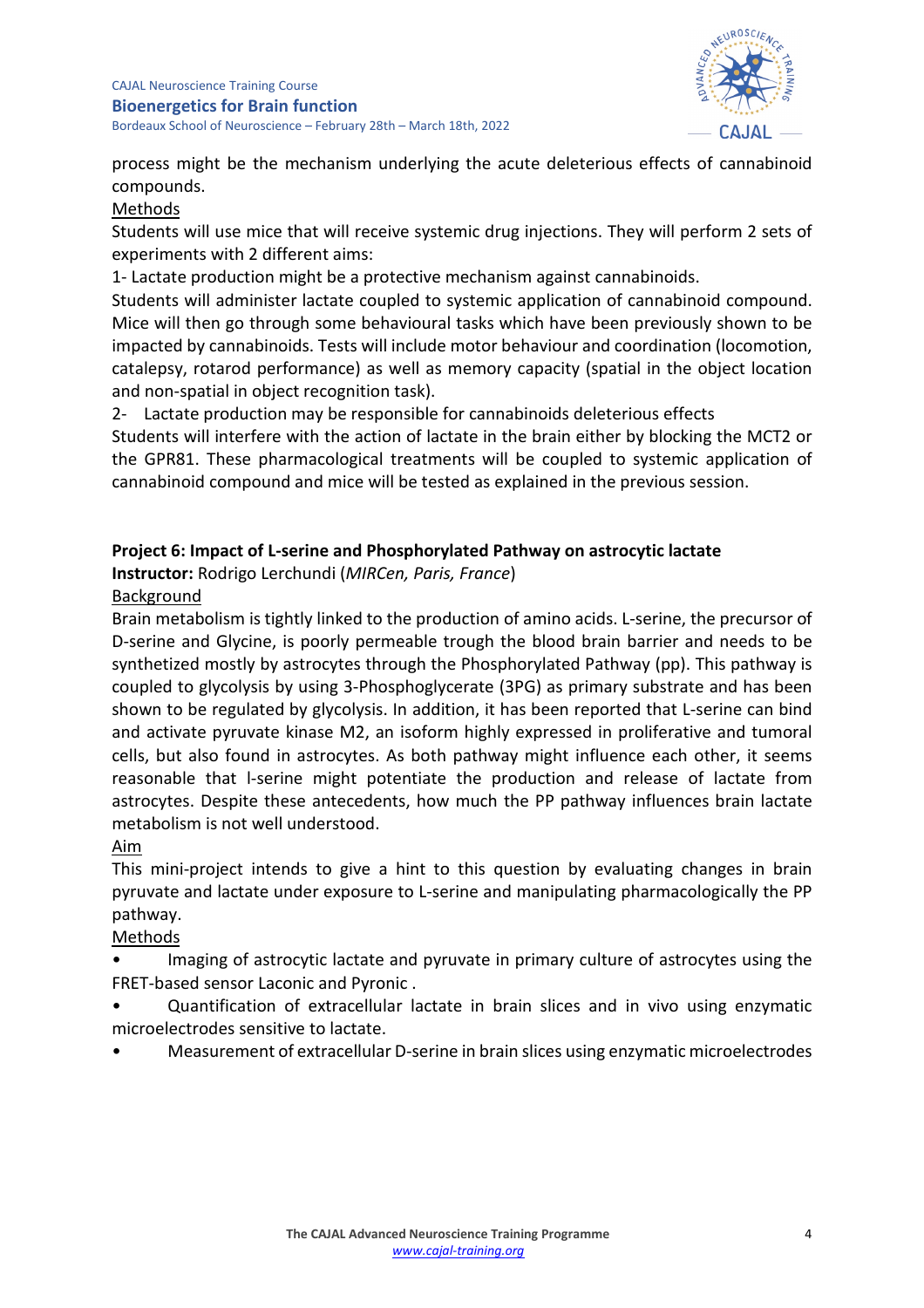

### **Project 7: Addressing how exogenous mitochondrial importation impacts astrocytic respiration and oxidative stress**

**Instructor:** Rubén Quintana-Cabrera (*University of Salamanca, Spain*) Background

Metabolism and energetic demands are coupled in the nervous system by coordinated maintenance of homeostasis in neurons and astrocytes. Whilst the latter has a prominent glycolytic reliance, mitochondrial function is still critical for astrocytic metabolism and energy production, underscoring their functional coupling with neurons. For instance, the generation of reactive oxygen species (ROS) has shown necessary to fine tune glycolysis and redox balance.

Aim

Elucidate whether the recently discovered importation of exogenous isolated mitochondria can remodel mitochondrial content and function in astrocytes to understand how this process may underscore critical outcomes in neurological function.

### Methods

We will address how exogenous mitochondrial acquisition by astrocytes impacts their redox status, respiration, bioenergetics, respiratory supercomplexes conformation and mitochondrial morphology, dynamics and ultrastructure.

- Mitochondrial isolation from cultured cells
- Blue Native Gel Electrophoresis (BNGE) analysis of respiratory supercomplexes native configuration and in-gel activity
- Kinetic evaluation of mitochondrial morphology, transport and function by confocal microscopy: Membrane potential (TMRM), redox status (roGFP1), ATP hydrolysis rates (mtATeam)
- Flow cytometry evaluation of mitochondrial membrane potential (TMRM) and ROS levels (MitoSOX)
- Fluorometric assessment of ROS production in whole cells (Amplex Red)
- Respirometry and extracellular acidification rates (Seahorse). Analysis of respiration and metabolism
- Quantitative image analysis of mitochondrial morphology, ultrastructure and function.

# **Project 8: Deciphering the role of an E3 ubiquitin ligase on the mitochondrial metabolic functions and protein composition**

**Instructor:** Giovanni Bénard (*MRGM Laboratory, Bordeaux, France*) Background

By regulating many fundamental activities such as energy production, calcium or ROS signaling, mitochondria are essential for the cell health. These critical activities rely on the integrity of its proteome. Notably, most of mitochondrial proteins are synthesized by the cytosolic ribosome under the form of precursors which are imported to the organelle. Recently, we have identified 4 E3 ubiquitin ligases (E3s) and based on our preliminary data, we postulate that these E3s ensure the quality control of newly synthesized mitochondrial proteins. We found that deletion of these E3 in cell lines induces the mitochondrial proteome and metabolic defects. However, the role of these E3 in vivo remains unknown. To study this physiopathological role, we have generated a mouse model deleted for one of these E3.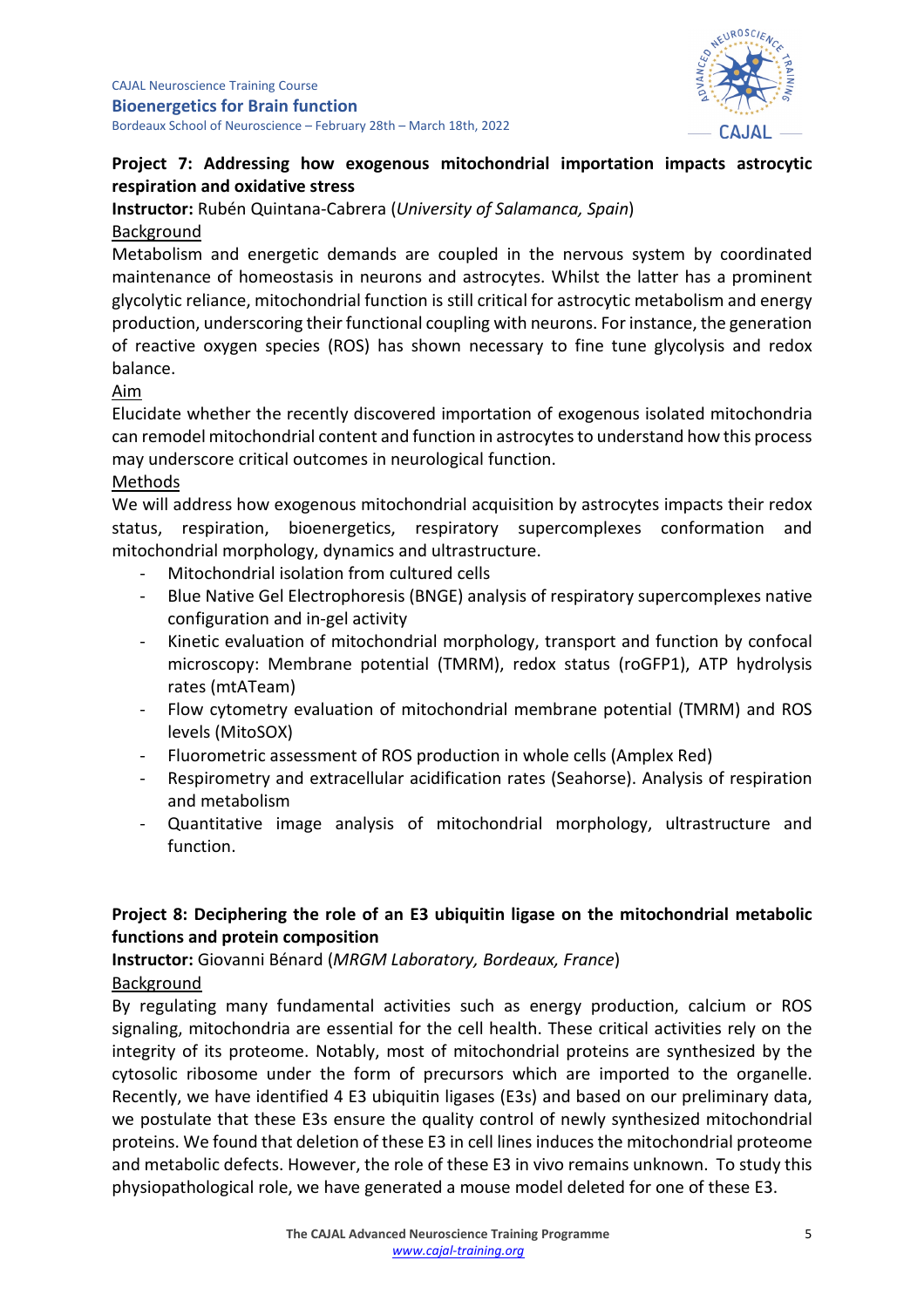#### CAJAL Neuroscience Training Course **Bioenergetics for Brain function** Bordeaux School of Neuroscience – February 28th – March 18th, 2022

NEUROSC

### Aim

The aim of this project is to measure mitochondrial OXPHOS composition and bioenergetics activities in mitochondria isolated from brain of WT and KO mouse.

### Methods

To measure impact of the E3 deletion on mitochondrial functions and composition, we will isolate mitochondria from brain WT and KO mouse. Mitochondrial oxidative phosphorylation will be measured by oxygraphy and enzymatic assays. Mitochondrial proteins composition will be assayed by immunoblots. Students will learn how to perform mitochondrial isolation and bioenergetics assays and how to analyze and interpret the resulting data.

# **Project 9: Investigating lipophagic activity in neurons and astrocytes**

**Instructor:** Marina Garcia-Macia (*University of Salamanca, Spain*)

### Background

Caloric excess and sedentary lifestyle have led to a global epidemic of obesity and metabolic syndrome. The modern nutritional profile, typically rich in saturated fats and refined sugars, is recognized as a major contributing factor. Dietary fatty acids are of particular interest, as they may play a dual role, both as a component of high-calorie obesogenic diets and as signaling molecules involved in inflammatory responses. The central nervous system (CNS) obtains 20% of its energy requirements from mitochondrial oxidation of fatty acids (FAs), and not only from glucose as traditionally assumed. In turn, the CNS is a major regulator of the systemic metabolism and lipid balance. Furthermore, deregulation of lipid metabolism in neurons causes cell death, which triggers pleiotropic secondary consequences, being a major contributor to several neurological diseases.

Autophagy is the cellular clearing and recycling program that degrades cytoplasmic content in lysosomes. Besides its crucial role as a quality control mechanism, autophagy is also an alternative energy source through lipophagy. Lipophagy is the most effective pathway to process dietary lipids.

# Aim

In this project, our main goal is understanding which fatty acid from the diet is the most toxic, which one is the most potent at stimulating lipophagy and which one renders more energy in brain cells.

# Methods

We will culture primary neurons and astrocytes in the presence of different fatty acids: Oleic acid, Palmitic acid, Linoleic acid, and BSA as vehicle. We will then analyse their lipophagic activity using different techniques:

- Stress oxidative evaluation: by mitoSOX (with flow cytometry) and membrane potential. AmplexRed by spectrophotometry.
- Oxygen consumption rate and Extracellular acidification (ECAR), by Seahorse technology. Analysis of lactate production by spectrophotometry for ECAR validation.
- Lipid droplet accumulation: by immunocytochemistry.
- Autophagy stimulation: by western blot and by immunocytochemistry: analysis of autophagic flux.
- Mitochondrial status: by immunochemistry (mitochondrial protein or mitoProbe).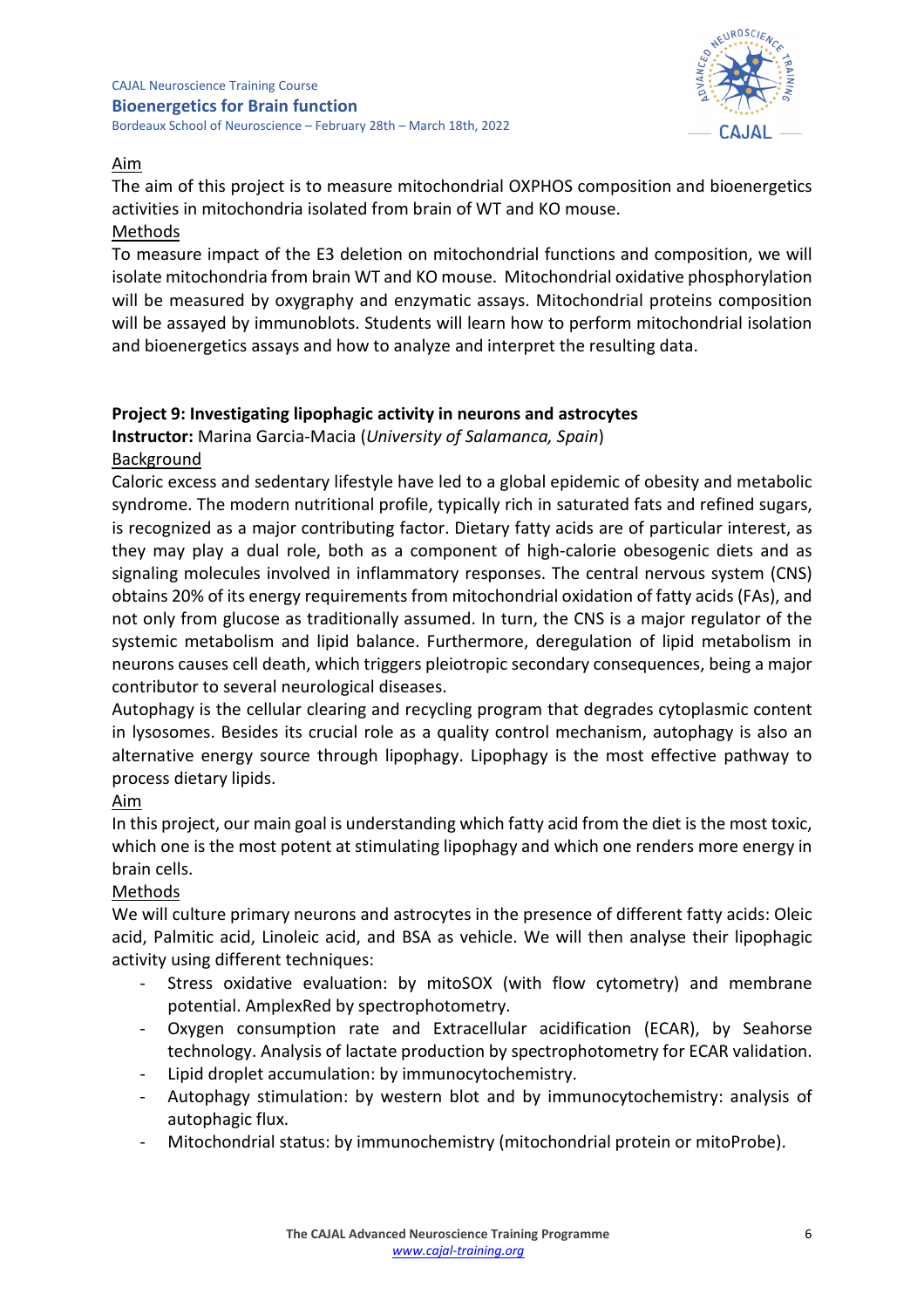

# **Block 2**

### **Project 10: Respective role of glucose and lactate as energetic substrates in neurons and astrocytes**

**Instructor:** Anne-Karine Bouzier-Sore (*Centre RMSB, CNRS, Bordeaux, France*) Background

Both glucose and lactate are present in vivo in the cerebral extracellular space while neurons and astrocytes are still cultured with only glucose in the medium. Moreover, the concentrations are usually very high compared to the physiological concentrations (around 2 mM for glucose and lactate in vivo).

### Aim

This project will aim to perform competition between glucose and lactate (both present in the culture medium but alternatively 13C-labeled) on neuronal and astrocytic primary cultures, in different conditions (rest or activation mimic-conditions, i.e. AMPA 100 $\mu$ M + Cyclothiazide 100µM).

### Methods

The fate of each substrate will be followed by 13C-NMR spectroscopy. Glucose and lactate consumption/production will be measured using classical biochemical essays.

All data will be compared between the different cell cultures and conditions.

### **Project 11: Mitochondrial differences between Glutamatergic and GABAergic neurons**

**Instructor:** Antonio Pagano-Zottola *(Institut de Biochimie Génétique et Cellulaires, Bordeaux, France*)

### Background

Glutamate and gamma-aminobutyric acid (GABA) are the most abundant neurotransmitters in the mammalian brain and a balanced interaction between their releases is necessary to preserve homeostasis. In the hippocampus, the equilibrium between the glutamatergic excitation and the GABAergic inhibition seems to be essential to maintain normal cognitive functions and when altered underlies several pathological states. Both neuronal populations are highly energy demanding for their functions since synaptic communication requires ATP, mainly produced by mitochondria. However, it is well known that mitochondria are morphologically and functionally heterogeneous according to the neuronal subtypes where they belong. To date, the possible biochemical and bio-energetic difference between mitochondria from glutamatergic versus GABAergic neurons remain still unexplored due to the lack of suitable tools.

### Aim

The aim of the project is to dissect and compare the respiratory activity of mitochondria isolated from hippocampal glutamatergic versus GABAergic neurons.

# Methods

To study mitochondrial activity of the two cell population, viral injection and/or transgenic mice will be used in order to express a mitochondrial localized epitope tag (Mito-Tag) in one or the other neuronal populations. Hippocampal mitochondria will be extracted and sorted by immunomagnetic isolation (MACS Technology) and the oxygen consumption rate will be analysed by high resolution respirometry (Oroboros system). The OXPHOS activity of the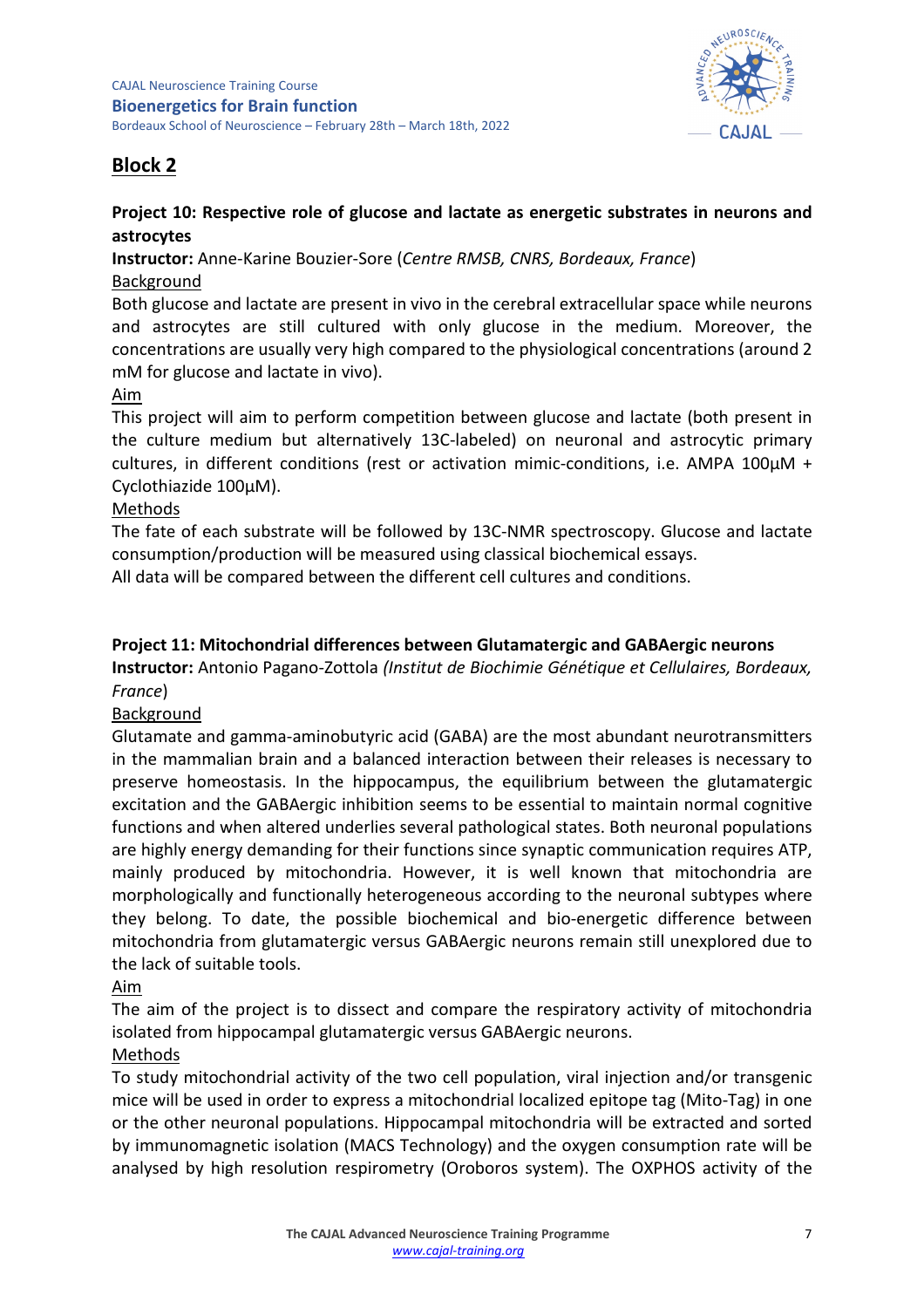

isolated mitochondria will be compared between the two cellular populations, normalized by citrate synthase activity or protein concentration.

# **Project 12: AMPK in the regulation of the neuronal metabolism under bioenergetics stress Instructor:** Daniel Jiménez-Blasco (*University of Salamanca, Spain*)

#### Background

In eukaryotic cells, AMP-activated protein kinase (AMPK) plays a major role in regulating cellular energy balance. In the brain, AMPK serves as an energy stress sensor that is activated when intracellular ATP levels decrease (e.g., fasting) or ATP consumption is elevated (e.g., synapses maintenance). In addition, AMPK acts as a key sensor in the whole-body energy homeostasis by integrating nutritional and hormonal signals into the hypothalamus. These roles may be of importance from a therapeutic point of view. Thus, several agents with antiobesity potential and/or antidiabetic effects, which are currently used clinically, such as metformin, are known to act through AMPK at the central and/or peripheral level.

#### Aim

To study the involvement of the AMPK signalling pathway in the modulation of neuronal metabolism under energy conditions of synapses maintenance or fasting.

### Methods

This project will be developed both in vitro, with primary cultures of mouse neurons, and in vivo, with a mouse model intermittently fasted or fed with high fat diet (HFD). We will then analyze the metabolic status of neurons after starvation or sustained synaptic activation by determining lactate, hypothalamic autophagic flux with lysosome inhibitors and Lysotracker. We will determine neuronal redox status with fluorometric probes such as Amplex RedTM. We will perform Western Blot to study the phosphorylated state of the AMPK protein and one of its substrates, ACC (Acetyl-CoA carboxylase), that regulates the β-oxidation of fatty acids in neuronal cultures and brain areas. We will perform Blue-Native in gel electrophoresis in isolated mitochondria to observe the degree of assembly of the mitochondrial complexes that we will use as an indicator of the energy efficiency of the respiratory chain in neuronal cultures and brain areas such as the hypothalamus. We will determine the activity of the different mitochondrial complexes spectrophotometrically and we will use mitochondrial mass markers such as citrate synthase. We will use genetic tools such as gene silencing (siRNA against AMPK) and pharmacological approaches such as AICAR or Compound C to modulate the AMPK signalling cascade in vitro, via transfection with Lipofectamine, and in vivo, by intraperitoneal injections. Finally, we will perform different metabolic tests (glucose tolerance test, blood glucose, body weight, brown and white adipose tissue weight) in mice fasted against animals fed ad libitum with HFD, treated or not with AMPK activators or inhibitors and we will study the metabolic phenotype.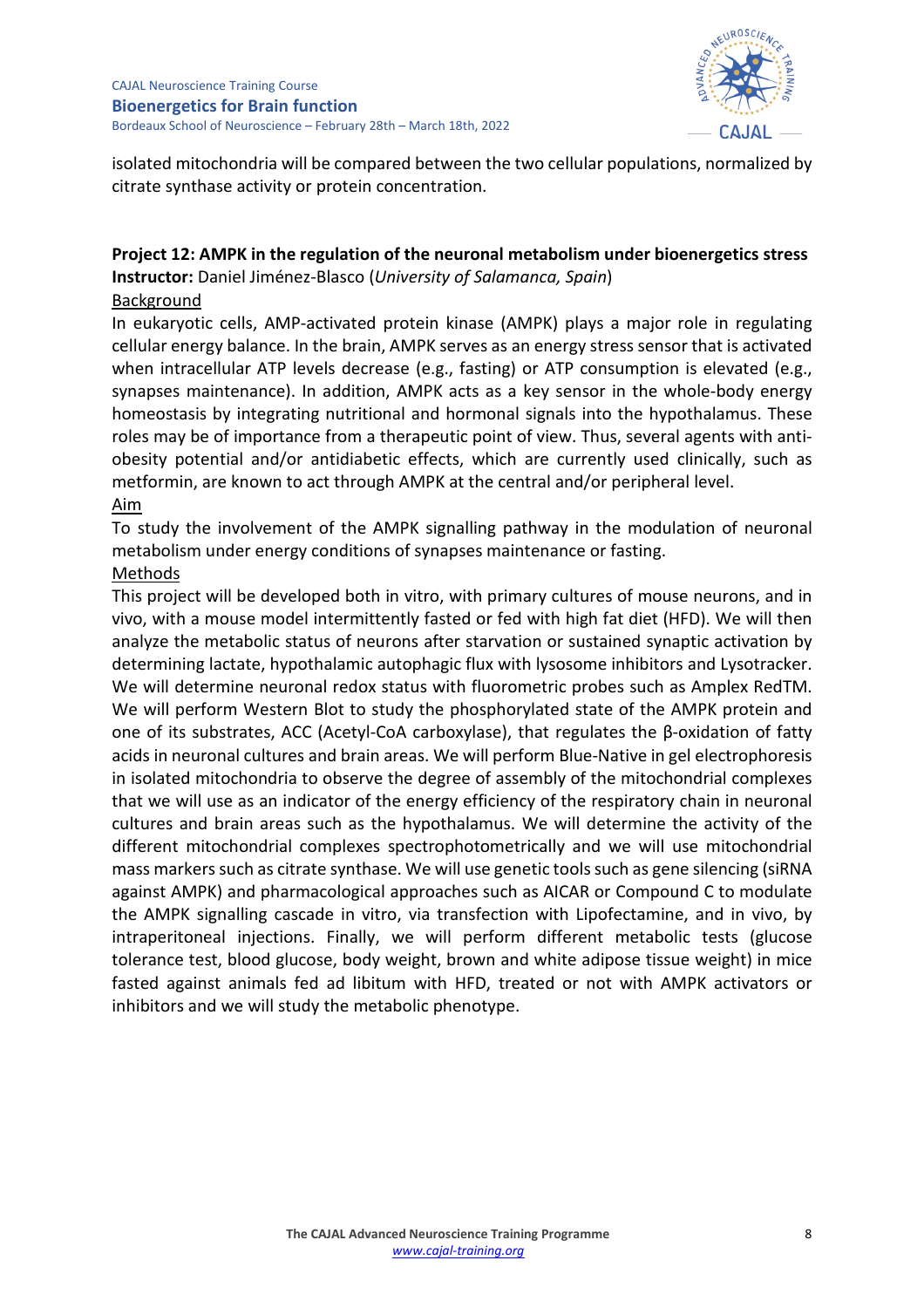

### **Project 13: Assessment of the neuronal pyruvate metabolism using a genetically encoded FRET-sensor for pyruvate**

**Instructor:** Felipe Baeza-Lehnert (*Carl-Ludwig-Institute for Physiology, Leipzig University, Germany; Centro de Estudios Científicos, Valdivia, Chile*) Background

Despite the ample work conducted to study brain energy metabolites such as glucose and lactate, pyruvate has remained elusive. Being the main substrate for the mitochondrial tricarboxylic acid (TCA) cycle, and the product of glucose and lactate oxidation, pyruvate lies at the crossing point between glycolysis and oxidative phosphorylation. Surprisingly, pyruvate metabolism is still poorly understood, mainly due to the lack of suitable tools to assess it at single-cell and with time-resolved resolution, under physiological conditions.

We developed Pyronic (Pyruvate Optical Nano Indicator from CECs) a genetically encoded FRET-based nanosensor to study pyruvate metabolism (San Martin et al., 2014). Previously, a protocol devised to isolate neuronal mitochondrial response upon synaptic activity in a cellular context, reveals a rapid 2.6-fold increment on cytosolic pyruvate consumption (Baeza-Lehnert et al., 2019), consistent with a fast mitochondrial activation. This experimental approach though informative cannot study pyruvate metabolism in conditions where neurons can engage glycolysis and lactate oxidation; two pyruvate sources that are known to be activated during neurotransmission (Bouzier-Sore et al., 2003; Diaz-Garcia et al., 2017; Baeza-Lehnert et al., 2019; Zuend et al., 2020).

### Aim

We aim to unveil the physiological pyruvate response upon synaptic activity, adding novel data in the discussion and understanding of brain energy metabolism.

# Methods

In this mini-project, the students will assess the intracellular pyruvate metabolism in neurons maintained in glucose, lactate, and pyruvate. Equipped with Pyronic and a transport-stop method to inhibit monocaboxylate transport through MCT2 (monocarboxylate transporter 2; San Martin et al., 2014; Baeza-Lehnert et al., 2019), pyruvate steady-states and fluxes will be followed at different extracellular pyruvate concentrations. Brain activity will be emulated by eliciting a protocol of electrical field stimulation that mimics synaptic transmission driven by action potentials (Baeza-Lehnert et al., 2019), and high extracellular lactate. Learning objectives

1. Understand the Förster resonance energy transfer phenomena and the properties of the FRET-based sensor Pyronic

- 2. Set an open perfusion system up for real-time imaging experiments
- 3. Monitor cytosolic pyruvate dynamics in neurons
- 4. Understand the transacceleration mechanism of MCTs using a mathematical approach
- 5. Process and analyze data
- 6. Encourage deep discussion and the development of novel proposals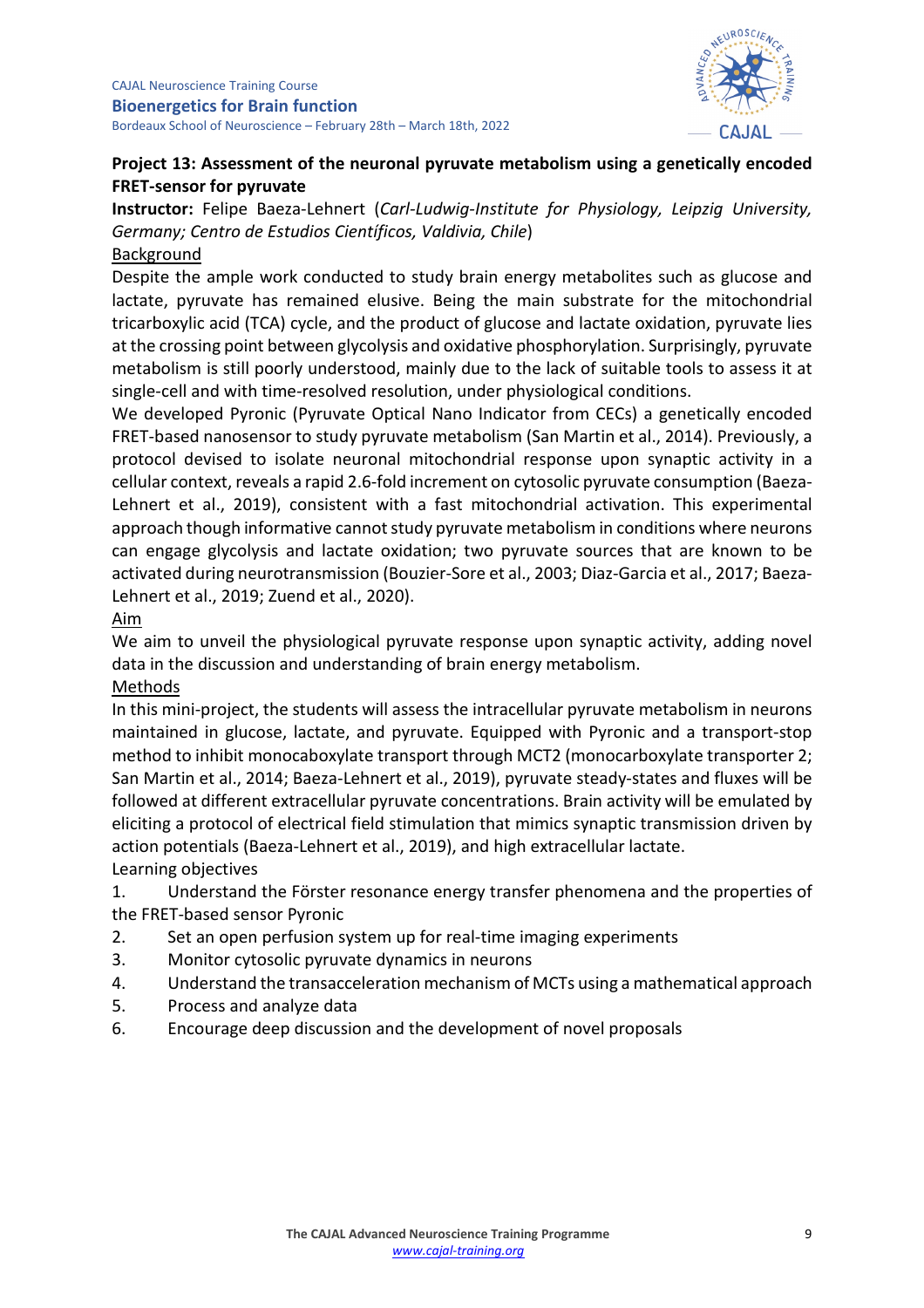

# **Project 14: Role of lactate on the synaptic transmission at the striato-pallidal synapse Instructor:** Morgane Le Bon-Jégo (*University of Bordeaux, France*)

#### Background

The basal ganglia (BG) are a group of subcortical nuclei involved in motor control, procedural learning and habit formation. The striatum is mainly composed of spiny projection GABAergic neurons (SPN) subdivided into two functionally-distinct pathways according to their projection targets. SPN of the direct pathway (dSPN) innervate monosynaptically the output of the BG, the substantia nigra pars reticulate (SNr), while the SPN of the indirect-pathway (iSPN) connect to the SNr via a polysynaptic fashion with the globus pallidus (GP) and the subthalamic nucleus. In this microcircuit, the GP stands out as this nucleus as the highest density of astrocytes, suggesting strong demand for energy supply for its normal operation. Furthermore, in Parkinson's disease, GP astrocytes become reactive indicating their dysfunction and a potential break-down in the energy balance in the GP. Moreover, several evidence suggests that astrocytes participate to synaptic transmission in several ways, including via glio-transmitters release and metabolites transfer to neurons.

#### Aim

Measure the presence of lactate in the GP using imaging sensors

### Methods

We propose to use HEK293 cells expressing a lactate sensor as sniffer cells to detect the lactate released in the GP. Sniffer cells will be deposited on acute mouse brain slices containing the GP and imaging experiments will be conducted to detect the emission of fluorescence by the lactate sensor upon stimulation of the striato-pallidal pathway.

#### **Project 15: Mitochondrial regulation of neuronal activity and synaptic function**

**Instructor:** Sandrine Pouvreau (*NeuroCentre Magendie, Bordeaux, France*) Background

The role of mitochondria in the regulation of neuronal circuit activity and synaptic function has been increasingly explored over the last decade. Mitochondrial function modulates various aspects of synaptic transmission and plasticity such as vesicle cycles, calcium signalling, ionic homeostasis to name a few. Mitochondrial function is regulated by mitochondrial interaction with presynaptic organelles, such as the endoplasmic reticulum. Mitochondria targeting to presynaptic terminals is finely tuned by trafficking and anchoring mechanisms, regulated by neuronal activity. It is thus affected by long term or homeostatic plasticity. Intersynapses variability in the role and distribution of mitochondria in presynaptic terminals has been reported at the neuromuscular junction, but is poorly documented in central synapses. Taking advantage of the two populations of presynaptic terminals on the dentate gyrus granule cell axon, we have previously shown that the distribution of mitochondria in presynaptic terminals can vary between types of boutons, with, in this case, 100 % of giant mossy fiber boutons, contacting CA3 pyramidal cells, containing mitochondria, while only 40% of *en passant* boutons, contacting interneurons, containing them. We have also shown that organotypic slices are a good model to study mitochondrial distribution and function as they keep the diversity of synapses.

#### Aim

The goal of this project is to study the distribution of mitochondria within the diverse presynaptic terminals of the hippocampus, their interaction with other organelles, and the